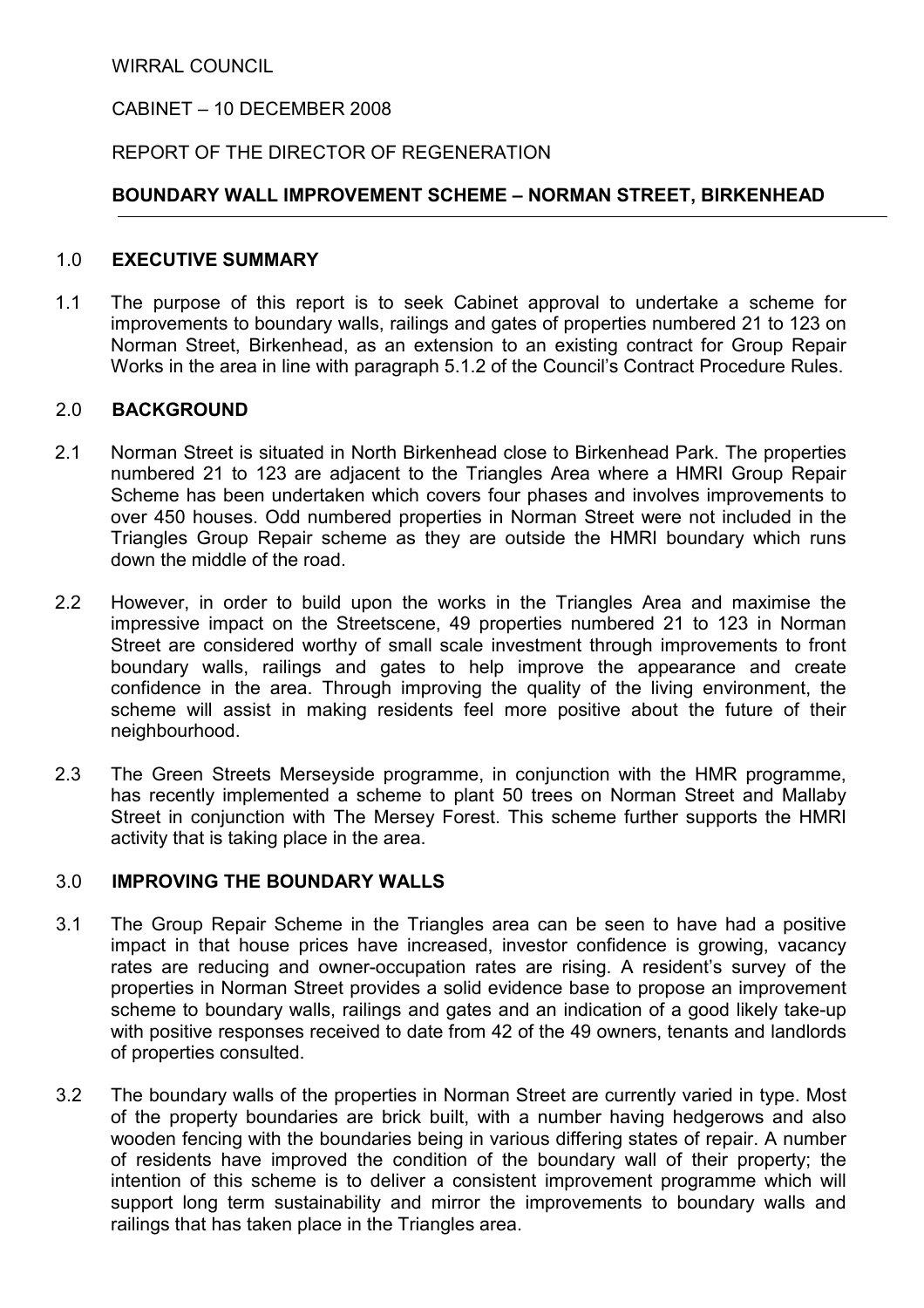- 3.3 The HMRI Programme for 2008/09 offers the opportunity to deliver a scheme for replacement / repair of front boundary walls, railings and gates for 49 properties numbered 21 to 123 in Norman Street to build upon the HMRI activities taking place within the North Birkenhead area and improve the general aesthetics of the properties. The works involve:
	- Demolish existing wall and cart away from site
	- Remove existing hedge and cart away from site
	- Rebuild wall off existing footings
	- Supply and lay new copings
	- Paint existing concrete pillars
	- Supply and fix new railings
	- Supply and fix new gate and metal gate posts
- 3.4 An outline for the proposed scheme has been prepared by Ainsley Gommon Architects.
- 3.5 The best option for ensuring value for money and completing the scheme within the required financial timescales is for the proposed scheme to be undertaken as additional works to the current phase of the Triangles Group Repair Scheme. As EJ Horrocks Ltd is currently on-site in Mallaby Street it is practical for them to undertake the scheme at rates already tendered for in the Group Repair phase 3 works and Horrocks have also agreed to include new gates and metal gateposts for properties within their quoted price and confirmed that they are prepared to carry out the scheme. Wirral Methodist Housing Association and Ainsley Gommon Architects have both also confirmed that they are willing to act as scheme project managers at prices already agreed with the Council for Phase 3. This adjustment to the Phase 3 contract is treated as a Variation Order/Extra Works Order in line with paragraph 5.1.2 of the Council's Contract Procedure Rules and this course of action is supported by the Council's Procurement Unit.
- 3.6 Continuation of works would ensure uniformity between the improvements proposed for Norman Street and those already undertaken to boundary walls as part of the Triangles Group Repair Scheme.
- 3.7 The additional works must commence in January 2009 and be completed by March 2009 to utilise Environmental Improvement funds allocated in the 2008/09 HMRI Programme. The Contractor has confirmed that this can be achieved if Cabinet approves the extra works.
- 3.8 Of the three owners declining improvements two of the properties, numbered 121 and 123, currently have ornamental boundary walls which complement the design of their properties and are of newer build than those directly opposite the Triangles area.

# 4.0 FINANCIAL IMPLICATIONS

- 4.1 The full scheme costs are being finalised and they will amount to a maximum of £68,200, dependant on the level of resident take up. Including the works as a variation to the Group Repair Phase 3 contract means that the council can reclaim the VAT element of the scheme.
- 4.2 The proposed costs will be fully funded from the HMRI programme 2008/09 from monies allocated to Environmental Improvements through the Living through Change Programme.